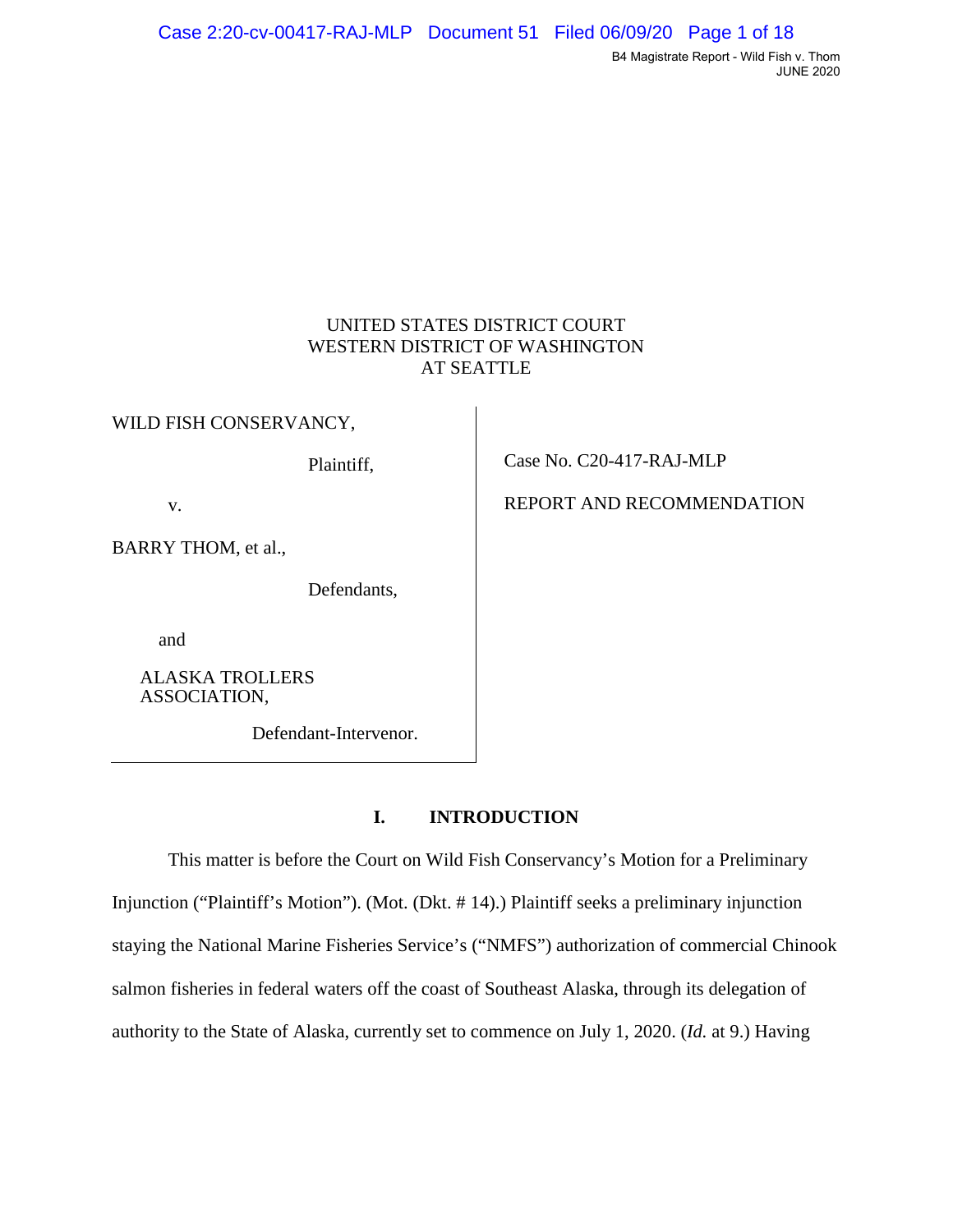<span id="page-1-0"></span>considered Plaintiff's Motion, the parties' submissions, the parties' argument, the governing law, and the balance of the record, the Court recommends Plaintiff's Motion be DENIED.

### **II. BACKGROUND**

### **A. Procedural History**

 On March 2020, Plaintiff filed a Complaint in this action against NMFS, Regional Defendants failed to ensure management and authorization of commercial salmon fisheries within the Exclusive Economic Zone (herein referred to as "federal waters") off the coast of Administrator of NMFS Barry Thom, Assistant Administrator of NMFS Chris Oliver, Secretary of the United States Department of Commerce Wilbur Ross, Jr., and the United States Department of Commerce ("Defendants"). (Compl. (Dkt. # 1).) Plaintiff's Complaint alleges that Southeast Alaska was not likely to jeopardize the Southern Resident Killer Whale ("SRKW") or result in adverse modification or destruction of the SRKW's habitat under Section 7(a)(2) of the Endangered Species Act ("ESA"), 16 U.S.C. §§ 1531-1544. (*Id.* at ¶¶ 13, 114-15.)

BiOp"). (Compl. at  $\P$  13, 116-120.) Plaintiff requests declaratory relief requiring Defendants to otherwise continuing to allow, the operation of salmon fisheries in federal waters of Southeast Specifically, Plaintiff challenges Defendants' failure to comply with the ESA and the National Environmental Policy Act ("NEPA"), 42 U.S.C. §§ 4321-4370m-12, by means of the Administrative Procedure Act ("APA"), 5 U.S.C. §§ 701-706, in NMFS's issuance of a biological opinion concerning the effects of its management and ongoing delegation of certain authority to the State of Alaska regarding the salmon fisheries within Southeast Alaska ("2019 comply with the ESA and NEPA and a ruling that the 2019 BiOp is arbitrary, capricious, and not in accordance with the ESA and NEPA. (*Id.* at 28-29.) Plaintiff additionally seeks injunctive relief enjoining Defendants from continuing to delegate authority to the State of Alaska, or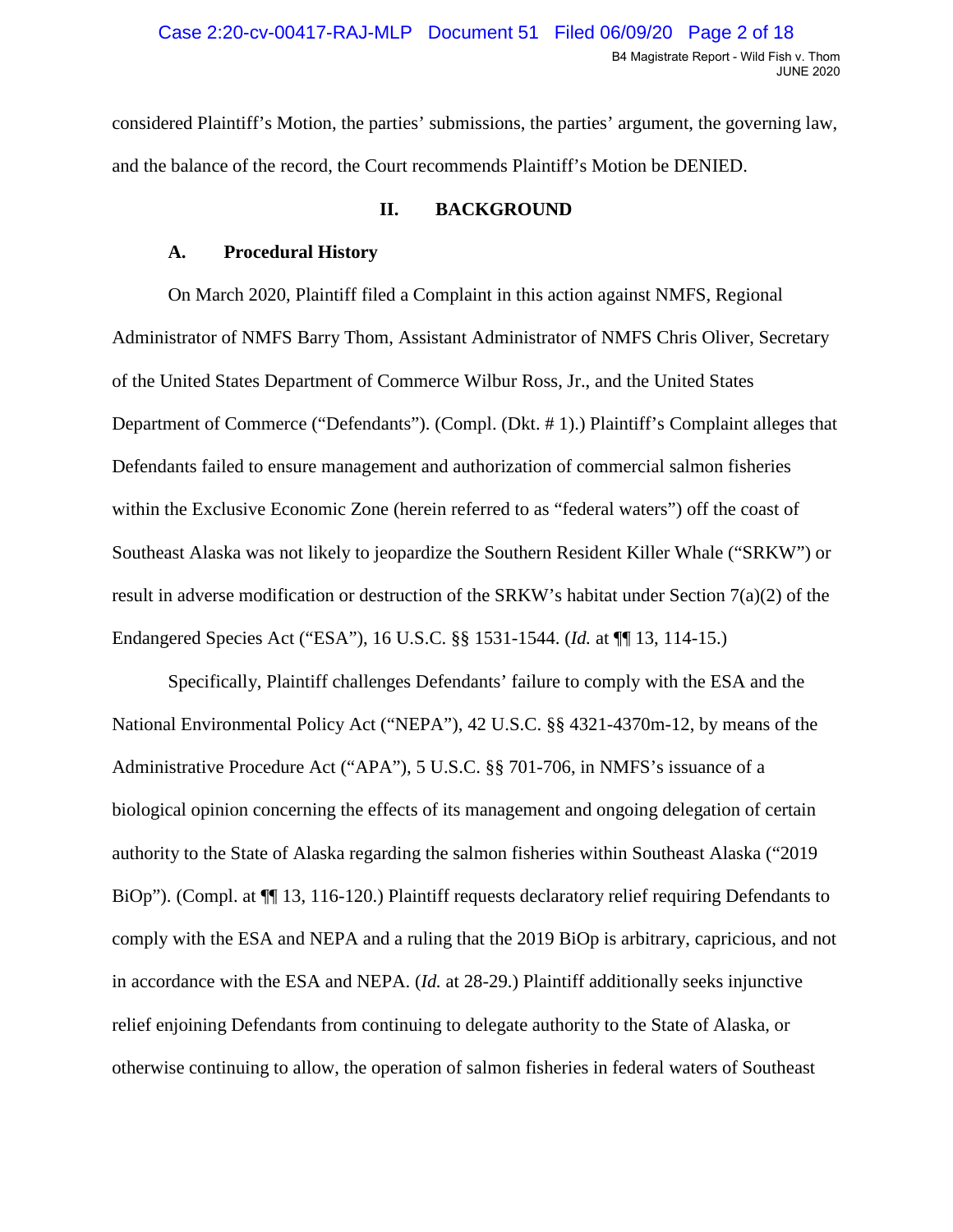Alaska and an enjoinment of Defendants' authorizing of any take associated with salmon fisheries until Defendants comply with the ESA and NEPA. (*Id.*)

fisheries until Defendants comply with the ESA and NEPA. (*Id*.) On April 14, 2020, Plaintiff filed its Motion. (Mot. at 9.) In its Motion, Plaintiff identifies that it seeks preliminary injunction on NMFS's delegation of authority to the State of Alaska authorizing the commercial Chinook salmon fisheries in federal waters off the coast of Southeast Alaska, currently set to commence on July 1, 2020. (Mot. at 29 ("To remedy the specific harm at issue, [WFC] requests an order staying NMFS's take authorization and delegation of authority to Alaska for commercial salmon fisheries in the Exclusive Economic Zone of Southeast Alaska and directing NMFS to take any additional steps needed to halt such fisheries before commencement of the fishing season on July 1.").)

 Conservation and Management Act ("Magnuson-Stevens Act"), 16 U.S.C. §§ 1801 *et seq.* (*Id.* at representational standing as it pertains to the SRKW. (*Id.* at 10-12.) On May 11, 2020, Defendants filed a Response. (Resp. (Dkt. # 43).) Defendants argue Plaintiff's requested relief is barred because it is aimed directly at NMFS's delegation of fisheries management authority to the State of Alaska under the Magnuson-Stevens Fishery 7-10.) Consequently, Defendants argue that Plaintiff failed to timely bring its challenge because the Magnuson-Stevens Act provides a 30-day limitations period for judicial review and that Plaintiff's Motion fails because the Magnuson-Stevens Act's jurisdictional provision encompasses claims brought under other statutes, including the ESA and NEPA, and does not "permit end-runs around the provision via artful pleading." (*Id.* at 9.) Defendants additionally argue this Court lacks jurisdiction because Plaintiff failed to establish organizational or

On May 15, 2020, Plaintiff filed a Reply. (Reply (Dkt. # 44).) In its Reply, Plaintiff argues that this matter is not an action subject to the Magnuson-Stevens Act because it is not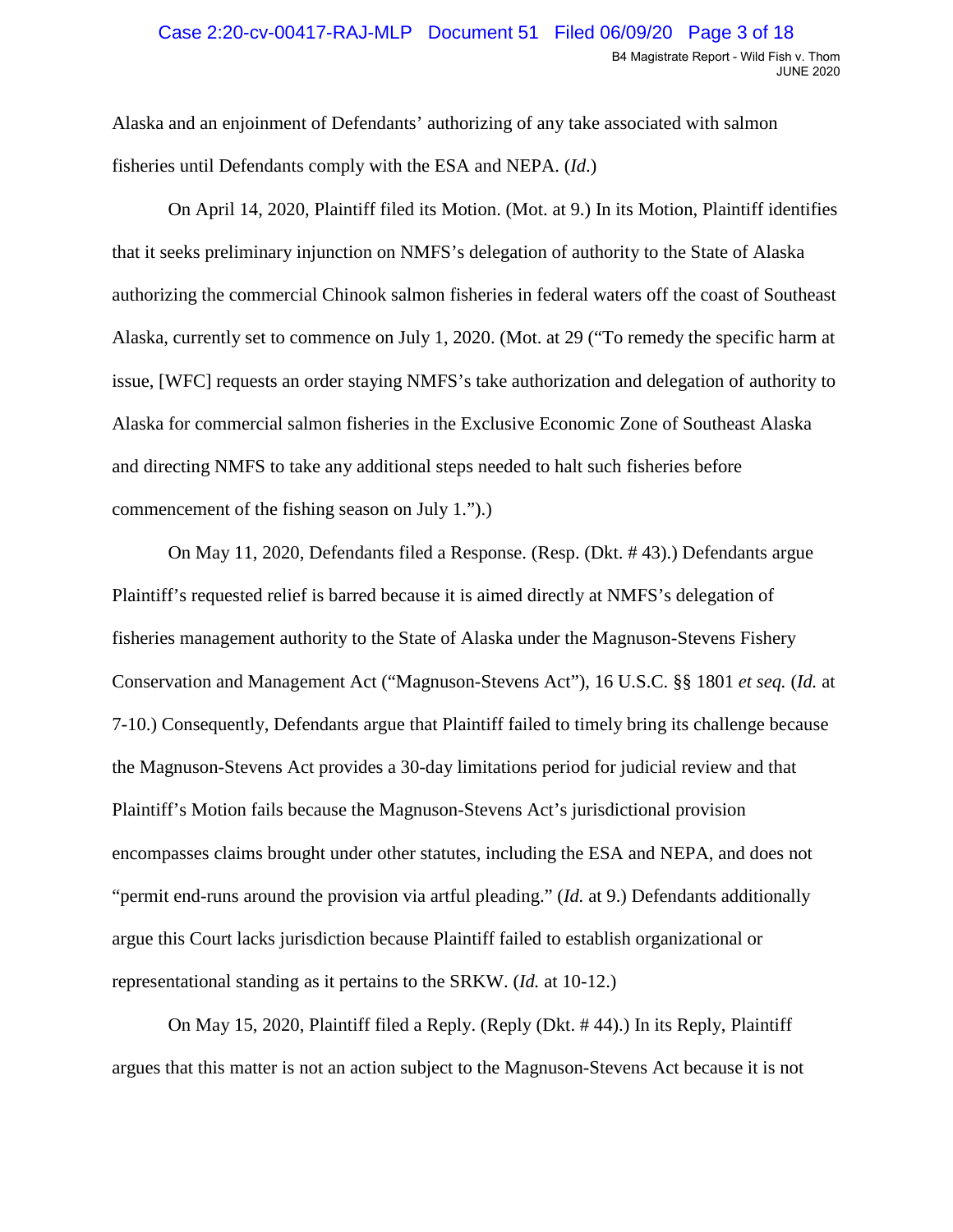challenging: (1) NMFS's promulgation of regulations under the Magnuson-Stevens Act; (2) an action, published in the Federal Register, taken by NMFS, under regulations that implement a

FMP; or (3) NMFS's compliance with the ESA or NEPA on such an action. (*Id.* at 8.)<br>On May 22, 2020, Defendants filed an Answer to Plaintiff's Complaint. (Answer (Dkt. (Dkt. # 47.) This matter is now ripe for review. # 45).) On May 28, 2020, the Court held a hearing regarding the Court's jurisdiction to issue Plaintiff's requested relief and heard oral argument from the parties over video conference.<sup>[1](#page-3-0)</sup>

## **B. Statutory Background**

## *i. Magnuson-Stevens Act*

 with implementing the Magnuson-Stevens Act and has delegated this responsibility to NMFS. 16 Congress enacted the Magnuson-Stevens Act "to conserve and manage the fishery resources found off the coasts of the United States, and the anadromous species and Continental Shelf fishery resources of the United States." 16 U.S.C. § 1801(b)(1). The Magnuson-Stevens Act establishes exclusive federal management over fisheries within the federal waters of the United States, which extends from the seaward boundary of each coastal state to 200 nautical miles from the coastline. 16 U.S.C. §§ 1802(11), 1811(a). The Secretary of Commerce is charged U.S.C. §§ 1854, 1855(d).

<span id="page-3-0"></span><sup>1</sup> On April 23, 2020, Defendant-Intervenor Alaska Trollers Association ("Defendant-Intervenor") filed an Unopposed Motion to Intervene that this Court granted. (Dkt. ## 19, 25.) On May 11, 2020, Defendant-Intervenor filed its Response to Plaintiff's Motion, arguing that WFC could not likely succeed Response did not address any jurisdictional issues regarding Plaintiff's requested relief. (*See* Dkt. # 33.) On Defendant-Intervenor appeared and made brief oral argument concerning the jurisdictional issues to consideration on these issues. on the merits for its preliminary injunction request. (Resp. (Dkt. # 33) at 4.) Defendant-Intervenor's April 28, 2020, Defendant-Intervenor filed its Answer to Plaintiff's Complaint. (Answer (Dkt. # 29).) Plaintiff's requested relief during the hearing but has not otherwise submitted any materials for the Court's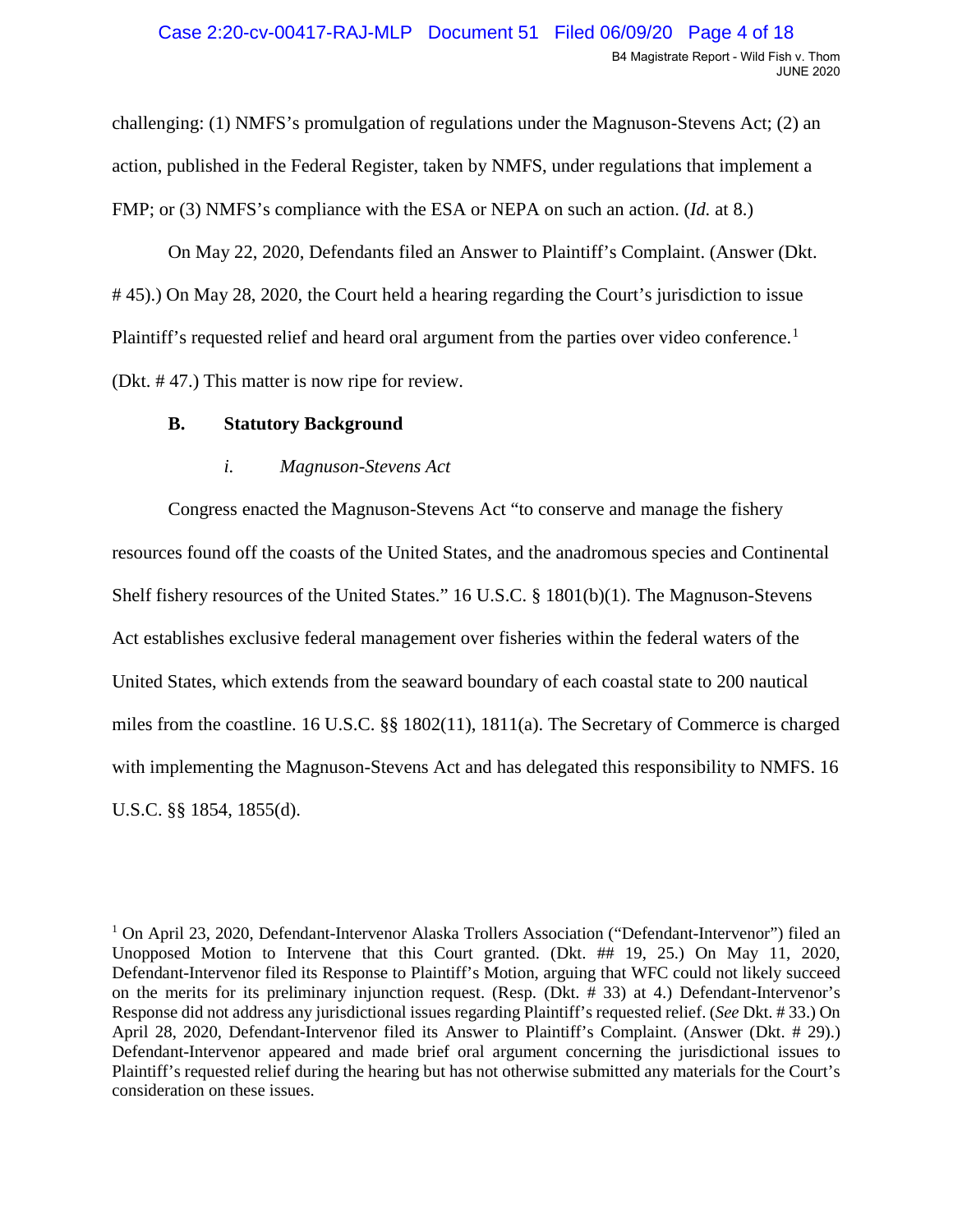fishery under their jurisdiction. 16 U.S.C. §§ 1852(h)(1), 1854(a)-(b). NMFS reviews submitted  $§ 1854(a)(1)(A), (a)(3).$ The Magnuson-Stevens Act provides for eight Regional Fishery Management Councils ("Regional Councils"). 16 U.S.C. §§ 1852(a)(1). The Regional Councils prepare fishery management plans ("FMPs"), including the addition of any amendments to a FMP, for each FMPs from the Regional Councils, including amendments, to determine whether they are consistent with the Magnuson-Stevens Act "and any other applicable law." 16 U.S.C.

The Regional Councils also submit proposed regulations to NMFS to implement FMPs that NMFS promulgates if the proposed regulations are consistent with the FMP and other applicable laws. 16 U.S.C. §§ 1853(c), 1854(b). The Magnuson-Stevens Act provides that a State may regulate fishing outside its boundaries if authorized by a FMP and if the State's fishing regulations are consistent with the applicable FMP. 16 U.S.C.  $\S$  1856(a)(3)(B).

### *ii. Endangered Species Act*

Congress enacted the ESA to conserve endangered species and protect the ecosystems they depend on. 16 U.S.C. § 1531(b). The statute assigns implementation responsibilities to the Secretary for the Department of Commerce and the Secretary of the Interior, who have delegated duties to NMFS and the United States Fish and Wildlife Service ("FWS"), respectively. *See* 50 C.F.R. § 402.01(b). NMFS retains ESA authority for marine and anadromous species, while FWS has jurisdiction over terrestrial and freshwater species. *See* §§ 50 C.F.R. 17.11, 223.102, 224.101.

Section  $7(a)(2)$  of the ESA requires federal agencies to "insure that any action authorized, funded, or carried out by such agency . . . is not likely to jeopardize the continued existence of any endangered species or threatened species or result in the destruction or adverse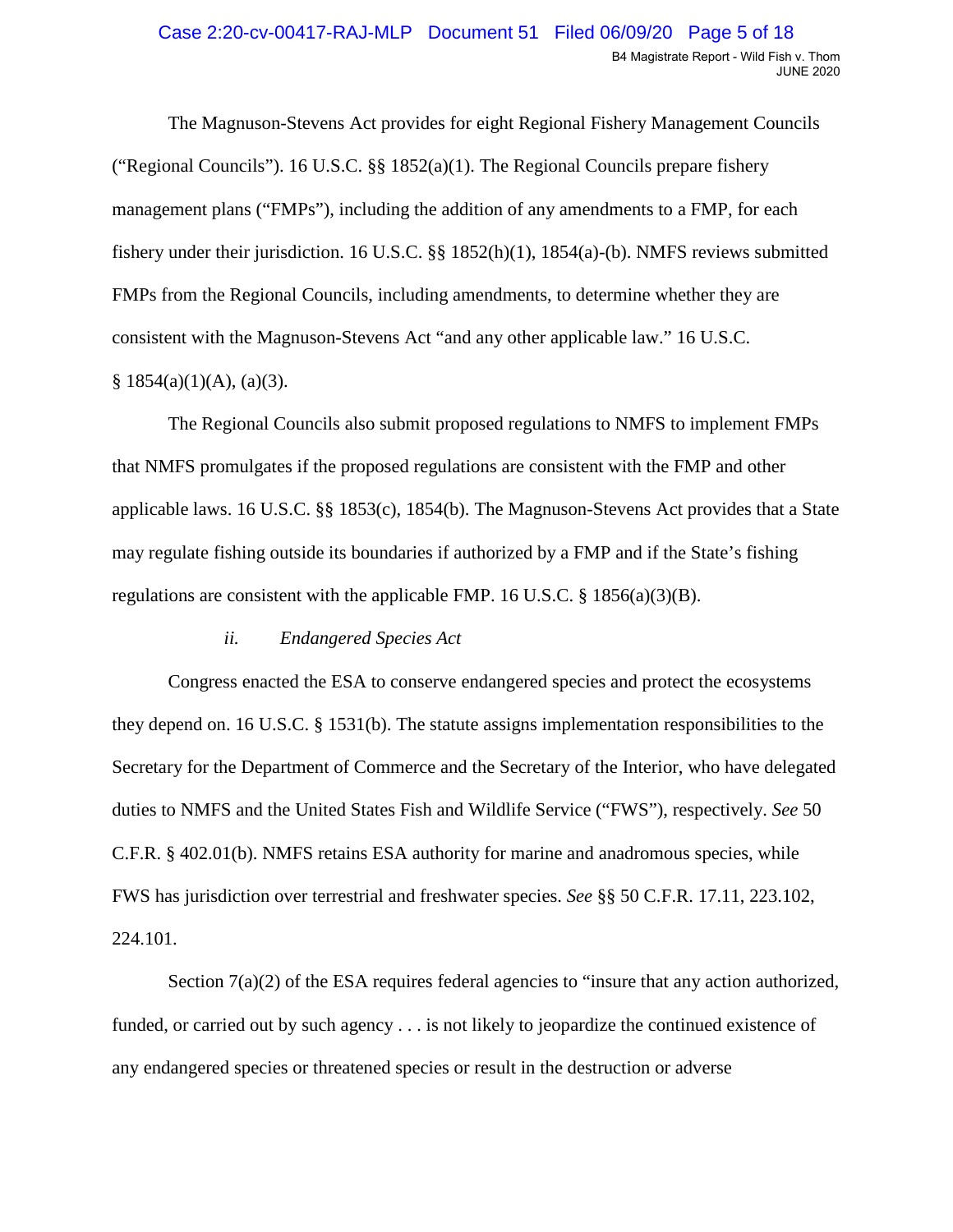determine whether its action "may affect" a listed species or critical habitat. 50 C.F.R. § 402.14. modification" of critical habitat. 16 U.S.C. § 1536(a)(2). An agency proposing an action must If the agency determines the action may affect a listed species, it must consult with NMFS, FWS, or both (collectively, "Service"). 50 C.F.R. §§ 402.03, 402.13, 402.14. Formal consultation eventually results in the issuance of a biological opinion. 50 C.F.R. § 402.14(h)(3). A biological opinion includes the Service's opinion on whether a proposed action is likely to jeopardize the existence of an affected species or result in the destruction or adverse modification of its critical habitat. *See* 50 C.F.R. § 402.14.

 consulting agency determines the proposed action is not likely to jeopardize the species, but will Section 9 of the ESA prohibits "take" of a listed species, 16 U.S.C. § 1538. "Take" is defined to include harming, harassing, or killing listed species. 16 U.S.C. § 1532(19). If the result in the incidental "take" of some individual members of a listed species, the agency provides an "incidental take statement" ("ITS") with the biological opinion for that specific action. *See* 16 U.S.C. § 1536(b)(4)(i)-(ii). Any "take" in compliance with an ITS does not violate Section 9 of the Act. 16 U.S.C. § 1536(o)(2).

### *iii. National Environmental Policy Act*

 for "major Federal actions significantly affecting the quality of the human environment." 42 to the larger audience who may also play a role in the decision-making process. *Robertson v.*  NEPA requires federal agencies to prepare an Environmental Impact Statement ("EIS") U.S.C.  $\S$  4332(2)(C). The EIS ensures that a federal agency consider information on environmental impacts when reaching decisions and that the information will be made available *Methow Valley Citizens Council*, 490 U.S. 332, 349 (1989).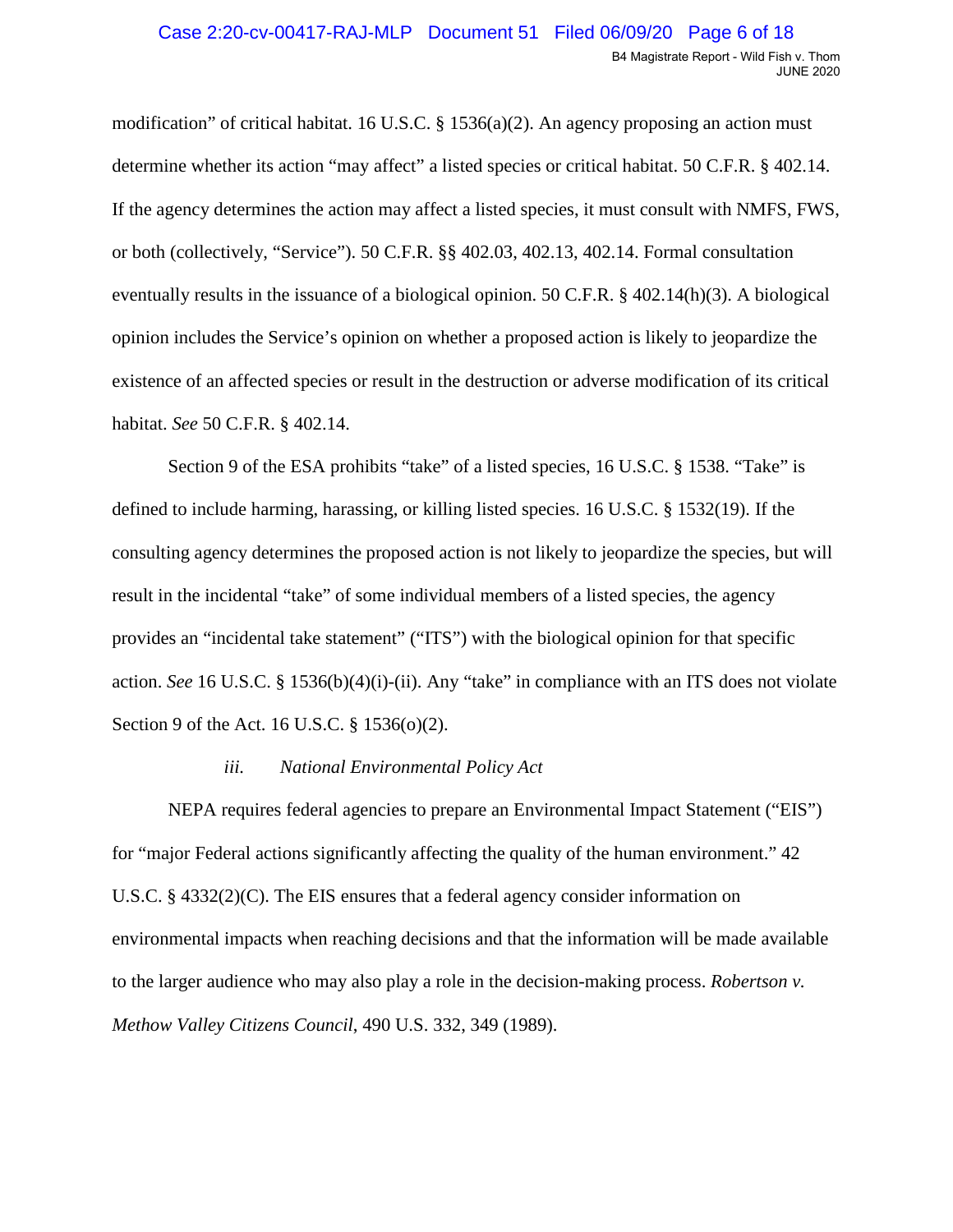or is one that "normally does not require" either an EIS or an EA. *Hale v. Norton*, 476 F.3d 694, 700 (9th Cir. 2007); *see* 40 C.F.R. § 1501.4(a)-(b). Even if an EA is not required, "[a]gencies NEPA regulations direct agencies to prepare an Environmental Assessment ("EA") to determine whether an EIS is necessary unless the proposal is one that "normally requires" an EIS may prepare an environmental assessment on any action at any time in order to assist agency planning and decisionmaking." 40 C.F.R. § 1501.3(b). If it is determined no significant impact will occur, the agency must issue a "finding of no significant impact." 40 C.F.R. §§ 1501.4(e), 1508.13.

### **C. Factual Background**

 Wild Fish Conservancy ("WFC") is a membership-based 501(c)(3) nonprofit organization incorporated in the State of Washington, with its principal place of business in Duvall, Washington. (Compl. at ¶ 14.) WFC's asserted mission is "dedicated to the preservation and recovery of Washington's native fish species and the ecosystems upon which those species depend." (*Id.*) WFC brings this action on behalf of its members who the organization asserts regularly spend time in areas in and around the waters occupied by the SRKW. (*Id.* at ¶ 15.)

#### *i. The SRKW and Chinook Salmon*

 2005). Critical habitat was designated for the SRKW in 2006. 50 C.F.R. § 226; *see also*  NMFS listed the SRKW as endangered under the ESA in 2005. 50 C.F.R. § 224.101(h); *see also* Endangered Status for Southern Resident Killer Whales, 70 Fed. Reg. 69,903 (Nov. 18, Proposed Rulemaking to Revise Critical Habitat for the Southern Resident Killer Whale Distinct Population Segment, 71 Fed. Reg. 69,054 (Nov. 29, 2006). Per the 2019 BiOp, the SRKW faces many threats, including limits on the quantity and quality of its prey, toxic chemicals, oil spills,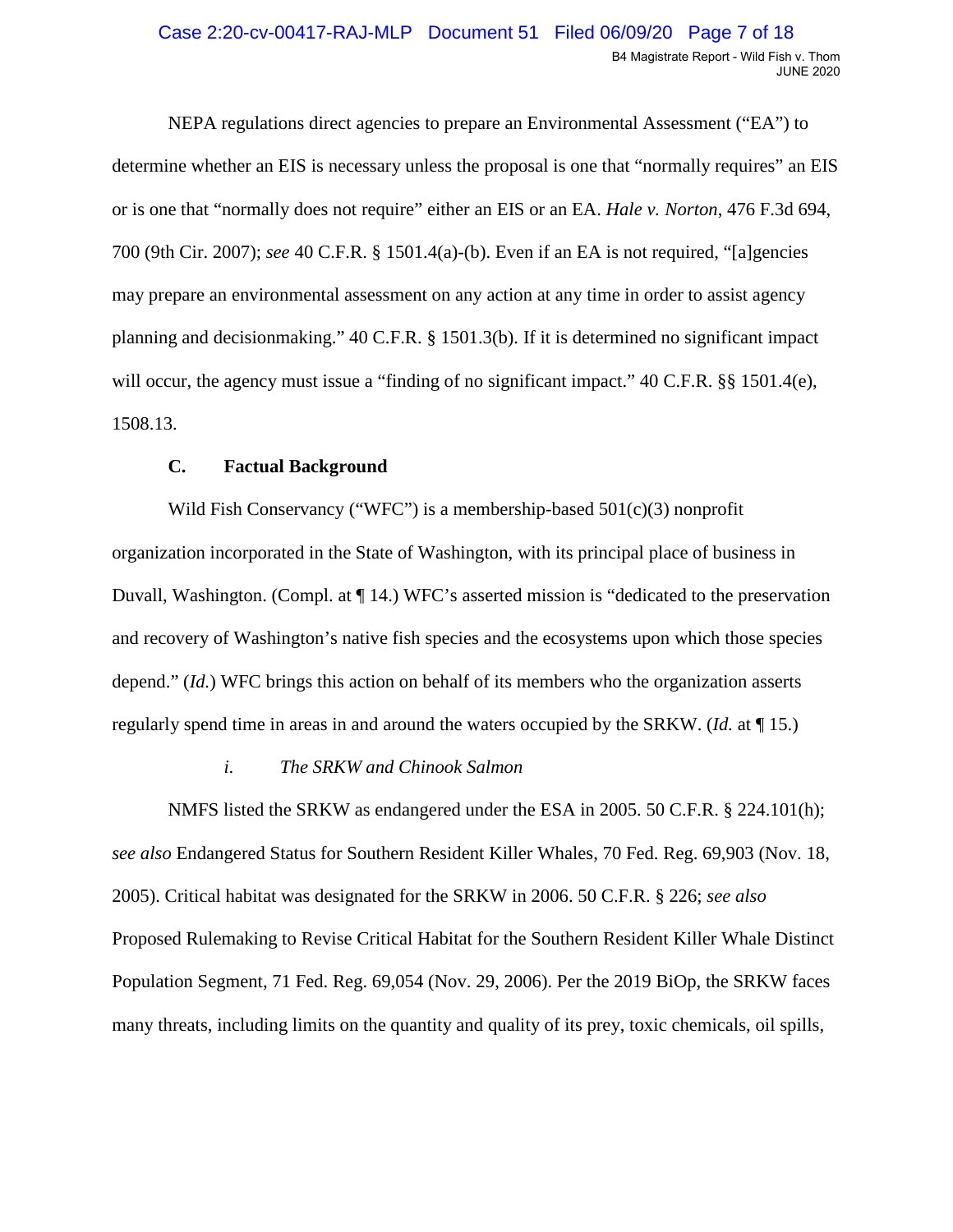SRKW population consisted of 74 whales. (*Id.* at 109.) and disturbance from vessels. (Resp., Ex. A (Dkt. # 43-1) at 115-23.) As of December 2018, the

 ("ESU") as a threatened species in 1992. 50 C.F.R. § 223.102(e); *see also* Threatened Status for Salmon, 57 Fed. Reg. 14,653 (Apr. 22, 1992). The Puget Sound, the Lower Columbia River, and 14,308 (Mar. 24, 1999). The 2019 BiOp notes NMFS has consulted on the effects of the various 1992. (Resp., Ex. A at 28-31.) NMFS listed the Snake River fall-run Chinook salmon evolutionary significant unit Snake River Spring/Summer Chinook Salmon Threatened Status for Snake River Fall Chinook the Upper Willamette River Chinook salmon ESUs were listed as threatened species in 1999. 50 C.F.R. § 223.102(e); *see also* Threatened Status for Three Chinook Salmon ESUs in Washington and Oregon, and Endangered Status for One Chinook Salmon ESU in Washington, 64 Fed. Reg. Southeast Alaska fisheries on the SRKW and threatened Chinook Salmon under the ESA since

### *ii. The Pacific Salmon Treaty*

 Canadian waters, and as a result, fish originating in one country are often caught or "intercepted" and Canada ratified the Pacific Salmon Treaty ("PST") in 1985, establishing a framework for the subsequently entered into Agreements under the PST in 1999 and 2009. (*Id.* at 27-28.) In 2019, Chinook salmon regularly migrate across the boundary between the United States and by those fishing in the other country. (Resp., Ex. A at 27.) To resolve this issue, the United States management of Pacific salmon fisheries in those waters off the coast of the United States and Canada that fall within the PST's geographical scope. (*Id.*). The United States and Canada the countries negotiated the most recent PST, which establishes the current upper limits on intercepting fisheries. (*Id.*; *see* Resp., Ex. C (Dkt. # 43-1).) Chapter 3 of Annex IV to the 2019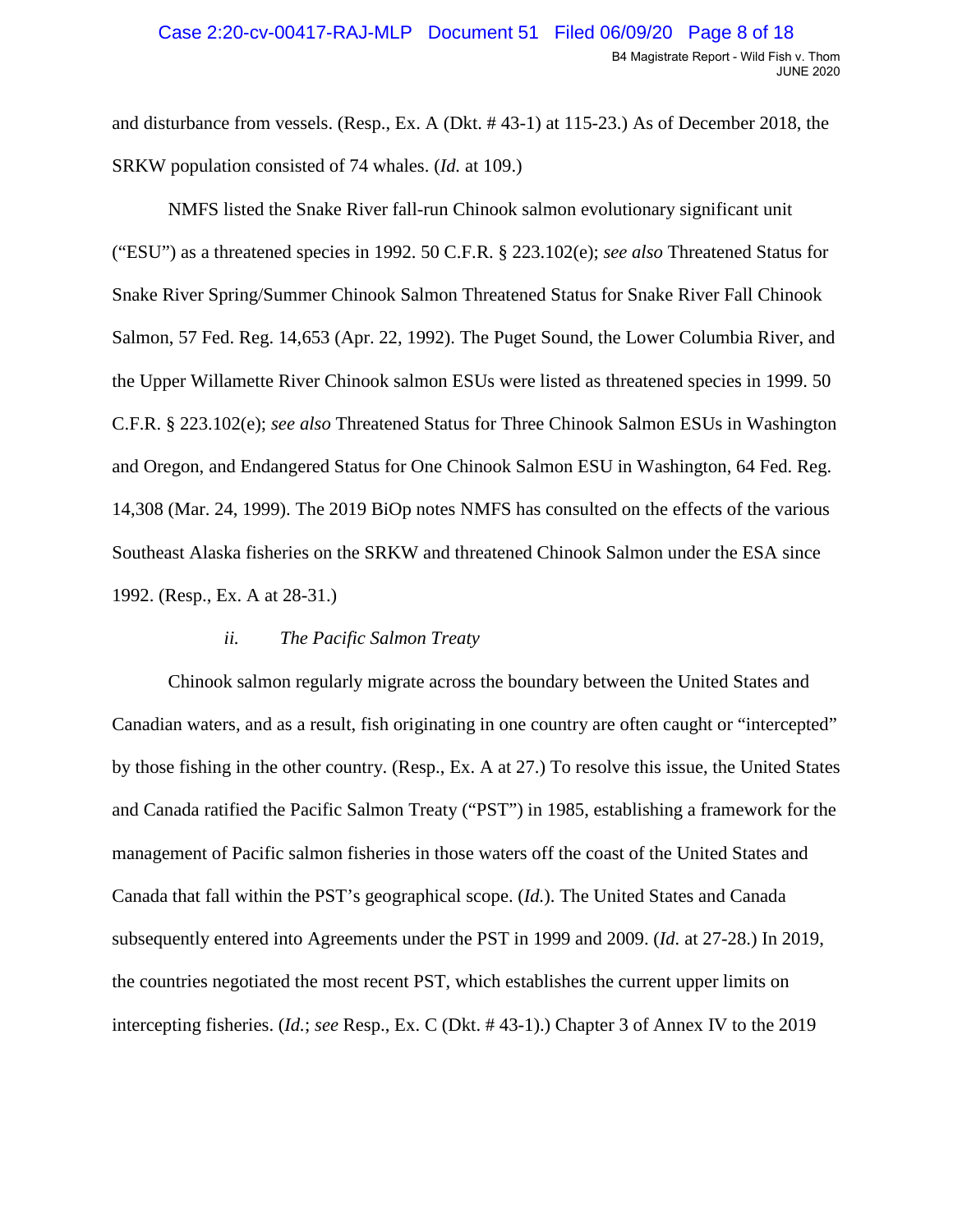PST defines the management regime for the Chinook salmon fisheries and is effective from 2019 through 2028. (Resp., Ex. C at 651-71.)

 *ii. The Salmon FMP* 

 FMP Amendment 12. (Resp., Ex. D (Dkt. # 43-1); 50 C.F.R. § 679.3(f); *see also* Fisheries of the NMFS delegated its authority over salmon fisheries in the federal waters in Southeast Alaska to the State of Alaska. 50 C.F.R. § 679.3(f). Pursuant to the Magnuson-Stevens Act, the North Pacific Fishery Management Council ("NPFMC") has "authority over the fisheries in the Arctic Ocean, Bering Sea, and Pacific Ocean seaward of Alaska." 16 U.S.C. § 1852(a)(1)(G). NPFMC first developed a FMP for salmon fisheries in Alaska in 1979 ("Salmon FMP") and has since issued several amended plans, with the most recent completed in 2018. (Resp., Ex. B (Dkt. # 43-1); Fisheries of the Exclusive Economic Zone Off Alaska; Essential Fish Habitat Amendments, 83 Fed. Reg. 31,340 (July 5, 2018).) On December 21, 2012, NMFS reaffirmed its delegation of authority over the salmon fisheries in Southeast Alaska to the State of Alaska in

 Exclusive Economic Zone Off Alaska; Pacific Salmon, 77 Fed. Reg. 75,570 (Dec. 21, 2012).) The 2018 Salmon FMP provides for two salmon fisheries in Southeast Alaska: (1) a commercial troll salmon fishery; and (2) a sport fishery. (Resp., Ex. B at 464-65.) Pertinent to this action, the commercial troll salmon fishery provided for under the FMP opens on July 1 and targets all remaining Chinook salmon available under the annual quota set pursuant to the PST. (*Id.* at 489-90.) On February 11, 2020, Alaska announced this year's Chinook salmon harvest limits would be consistent with the 2019 PST limits. (Mot., Ex. A (Dkt. # 14-1) at 530-31.)

### *iii. 2019 BiOp*

Following the completion of the 2019 PST, NMFS reinitiated consultation under the ESA on the Alaska salmon fisheries, and on April 5, 2019, NMFS issued the 2019 BiOp. (Resp., Ex.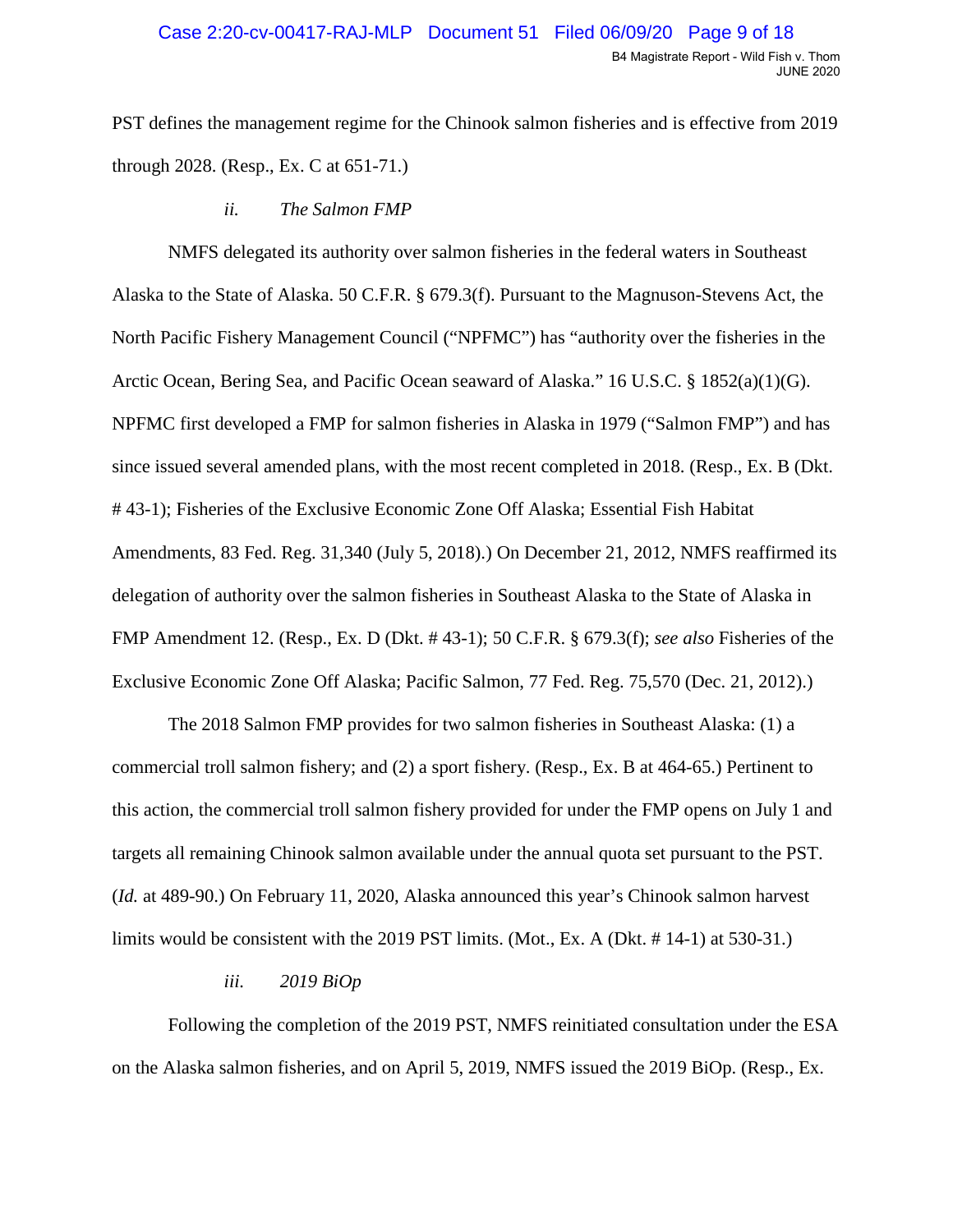#### Case 2:20-cv-00417-RAJ-MLP Document 51 Filed 06/09/20 Page 10 of 18 B4 Magistrate Report - Wild Fish v. Thom JUNE 2020

 monitoring of the fisheries. (*Id.* at 29-33.) A). The proposed federal actions addressed in the 2019 BiOp include NMFS's ongoing delegation of management authority to the State of Alaska over the salmon fisheries in the federal waters of Southeast Alaska and NMFS's funding to Alaska for its management and

 The 2019 BiOp includes an ITS allowing for the salmon fisheries to harvest up to the limits periods, travel to alternate locations, or abandon foraging efforts." (*Id.* at 352.) In the 2019 BiOp, NMFS ultimately concluded the continued operation of the salmon fisheries, consistent with the PST established harvest limits, was not likely to jeopardize the SRKW or adversely modify its critical habitat. (*Id.* at 340-41.) Similarly, NMFS concluded the proposed actions would not jeopardize the four threatened Chinook salmon ESUs. (*Id.* at 350.) allowed under the 2019 PST. (*Id.* at 351-52.) The 2019 BiOp outlines that the salmon harvest that may occur under the proposed actions is likely to result "in some level of harm constituting take of SRKW by reducing prey availability" and causing the SRKW "to forage for longer

### **III. DISCUSSION**

### **A. Legal Standards for Preliminary Injunction**

A plaintiff seeking a preliminary injunction must show: "(1) it is likely to succeed on the merits; (2) it is likely to suffer irreparable harm if the preliminary injunction is not granted; (3) the balance of equities tips in its favor; and (4) an injunction is in the public's interest." *Conservation Cong. v. U.S. Forest Serv.*, 720 F.3d 1048, 1054 (9th Cir. 2013) (citing *Winter v. Nat. Res. Def. Council*, 555 U.S. 7, 20 (2008)). The moving party bears the burden of persuasion and must make a clear showing it is entitled to such relief. *Winter*, 555 U.S. at 22.

As an alternative to this test, a preliminary injunction may also be appropriate if "serious questions going to the merits were raised and the balance of the hardships tips sharply" in the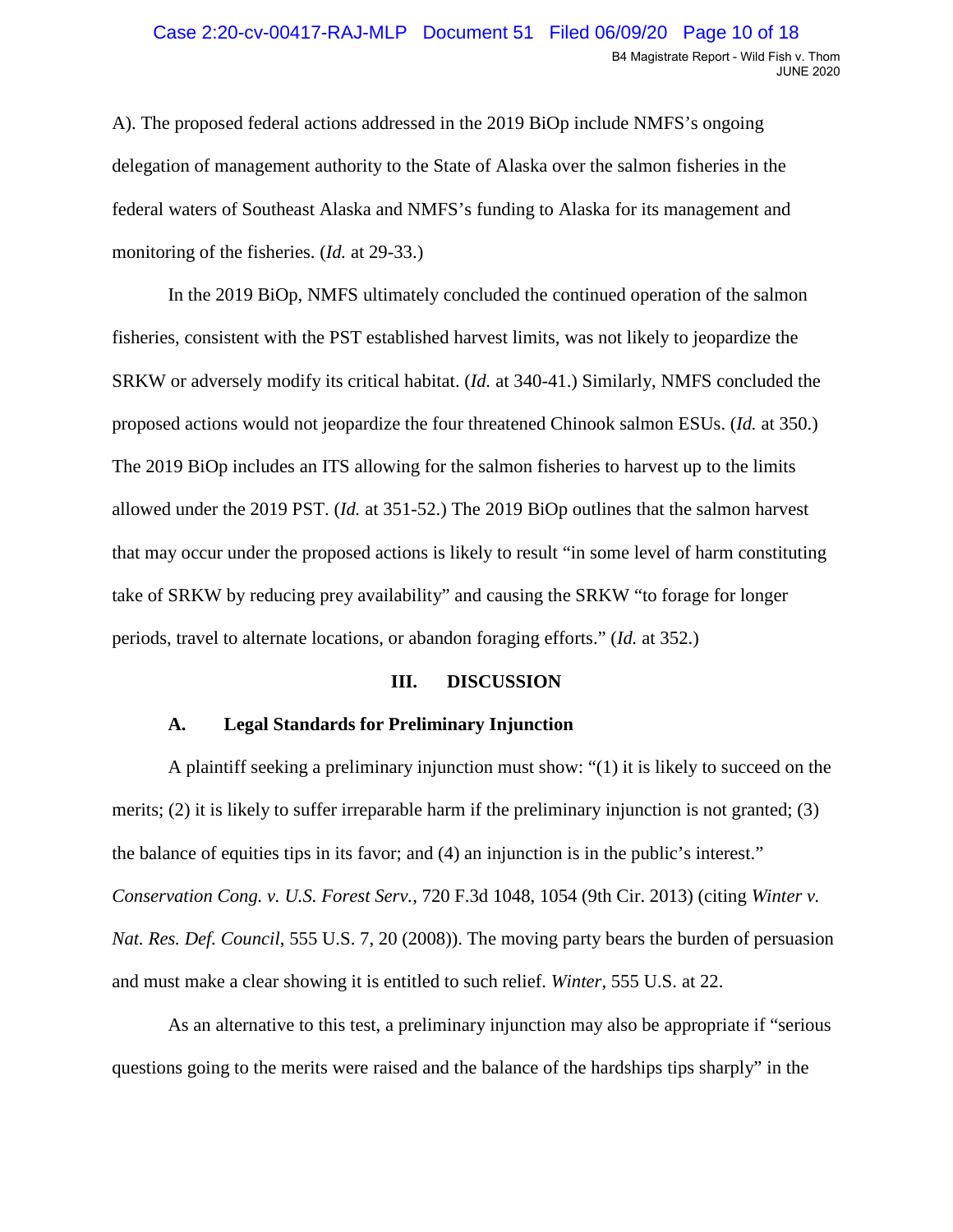#### Case 2:20-cv-00417-RAJ-MLP Document 51 Filed 06/09/20 Page 11 of 18 B4 Magistrate Report - Wild Fish v. Thom JUNE 2020

 1127, 1134-35 (9th Cir. 2011). Nevertheless, the "serious questions" approach supports a court's moving party's favor, thereby allowing preservation of the status quo when complex legal questions require further inspection or deliberation. *All. for the Wild Rockies v. Cottrell*, 632 F.3d entry of a preliminary injunction only if the moving party also shows there is a likelihood of irreparable injury and that the injunction is in the public interest. *Id.* at 1135.

 "When considering an injunction under the ESA, we presume . . . that the balance of 803, 817 (9th Cir. 2018); *see also Wash. Toxics Coal. v. Envt'l. Prot. Agency*, 413 F.3d 1024, always tips sharply in favor of the endangered or threatened species."). interests weighs in favor of protecting endangered species, and that the public interest would not be disserved by an injunction." *Nat'l Wildlife Fed'n v. Nat'l Marine Fisheries Serv.*, 886 F.3d 1035 (9th Cir. 2005) ("Congress has decided that under the ESA, the balance of hardships

## **B. Judicial Review under the Magnuson-Stevens Act**

The judicial review provision of the Magnuson-Stevens Act, 16 U.S.C. § 1855(f),

provides in pertinent part:

 the action is published in the Federal Register, as applicable; except that provides in pertinent part: (1) Regulations promulgated by the Secretary under this chapter and actions described in paragraph (2) shall be subject to judicial review to the extent authorized by, and in accordance with, chapter 7 of Title 5, if a petition for such review is filed within 30 days after the date of the regulations are promulgated or

(A) section 705 of such Title is not applicable, and

 (B) the appropriate court shall only set aside any such regulation or action on a ground specified in section  $706(2)(A)$ ,  $(B)$ ,  $(C)$ , or  $(D)$  of such Title.

 or recreational fishing. (2) The actions referred to in paragraph (1) are actions that are taken by the Secretary under regulations which implement a fishery management plan, including but not limited to actions that establish the date of closure of a fishery to commercial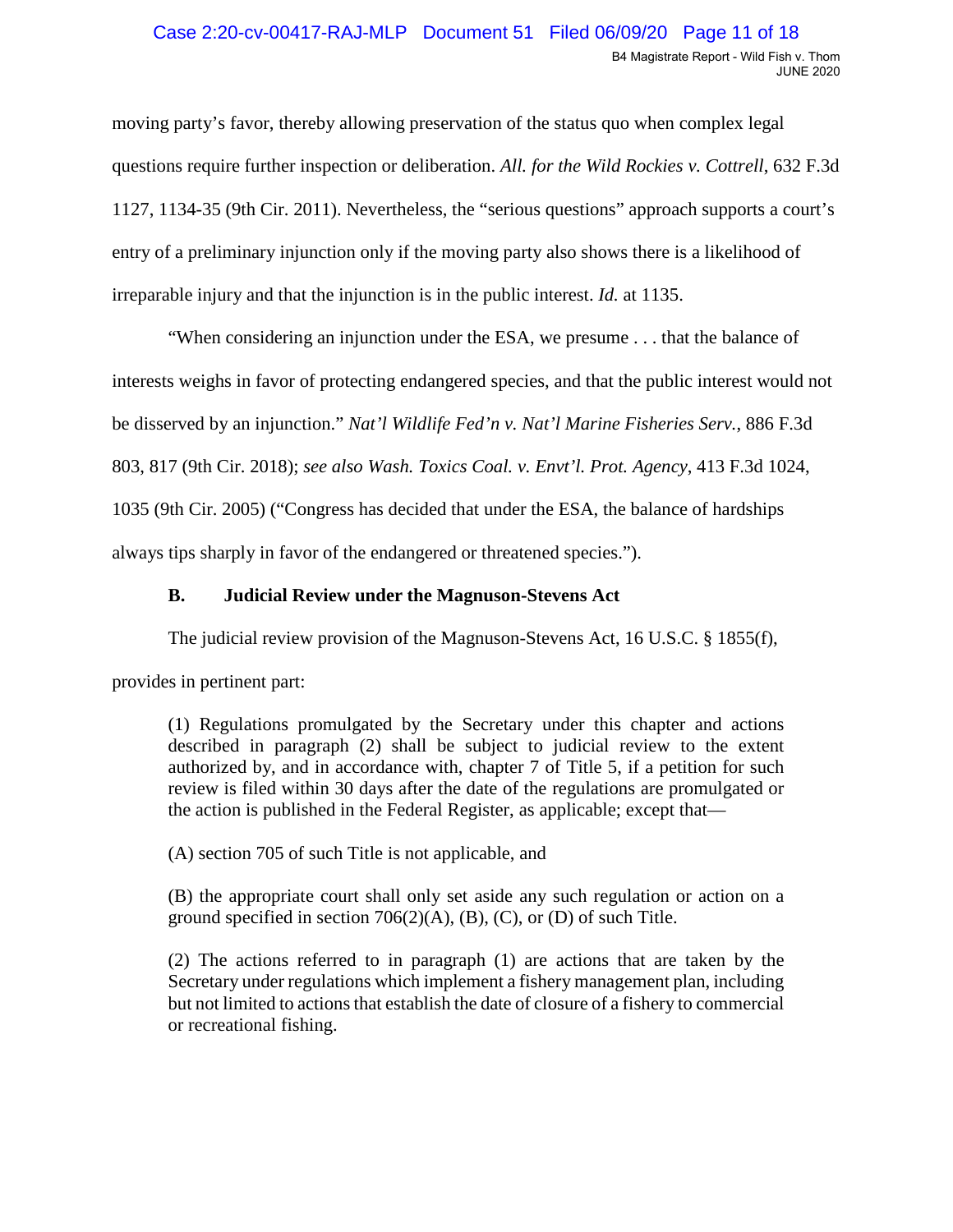process to postpone the effective date of an agency action or to preserve status or rights pending excess of statutory jurisdiction, authority, limitations, or short of statutory right; or (d) without Section 1855(f)(1)(A) precludes preliminary injunctive relief. *See* 5 U.S.C. § 705 ("When an agency finds that justice so requires, it may postpone the effective date of action taken by it, pending judicial review. On such conditions as may be required and to the extent necessary to prevent irreparable injury, the reviewing court . . . may issue all necessary and appropriate conclusion of the review proceedings.") Under  $\S 1855(f)(1)(B)$ , a court may only set aside regulations if they are: (a) arbitrary, capricious, an abuse of discretion, or otherwise not in accordance with law; (b) contrary to constitutional right, power, privilege, or immunity; (c) in observance of procedure required by law. 5 U.S.C. § 706(2)(A)-(D).

 implement an FMP or to an action taken by NMFS under such regulations. (Reply at 8.) Magnuson-Stevens Act's 30-day limitations period for judicial review. (Resp. at 7-10.) Plaintiff argues that this matter is not an action subject to the Magnuson-Stevens Act because it is not asserting ESA or NEPA challenges to NMFS's promulgation of regulations that Defendants contend that Plaintiff's requested relief is aimed directly at NMFS's delegation of authority to the State of Alaska for the commercial troll salmon fishery under the Magnuson-Stevens Act, and consequently, that this action is time-barred under the

 and desires to pursue this action solely under its ESA and NEPA claims, it is clear Plaintiff's Although Plaintiff has not expressly alleged a violation of the Magnuson-Stevens Act, Motion seeks to enjoin NMFS's authorization and delegation of authority to the State of Alaska for the commercial troll salmon fishery in Southeast Alaska. (*See* Mot. at 9, 29.) The authority for the commercial troll salmon fishery is exclusively provided for by the Magnuson-Stevens Act regulations delegating authority to the State of Alaska for the implementation of the Salmon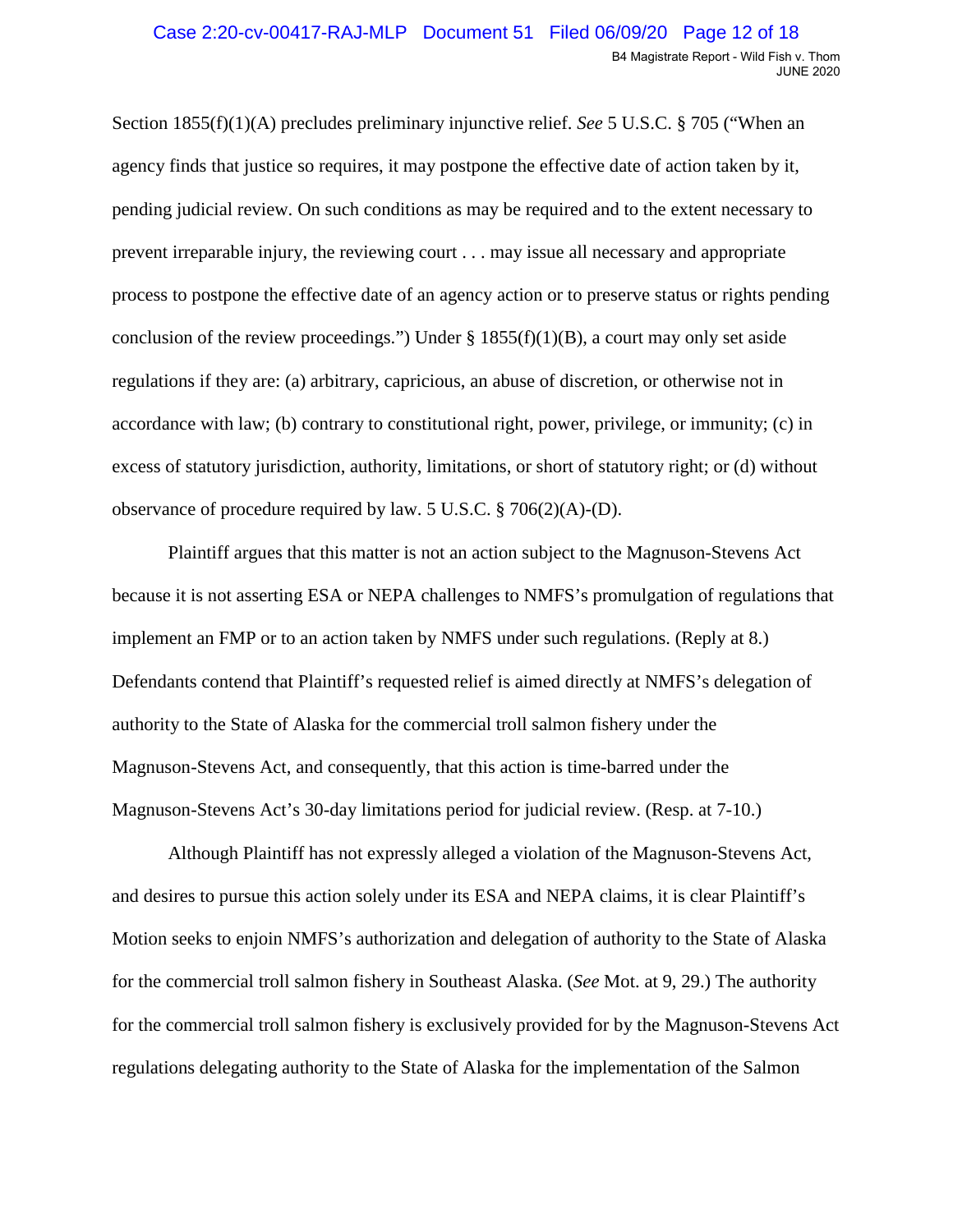FMP. 50 C.F.R. §§ 679.1, 679.3; *see also* Fisheries of the Exclusive Economic Zone Off Alaska; Pacific Salmon, 77 Fed. Reg. at 75,570. As further explained below, because the source of jurisdiction to enjoin the commercial troll salmon fishery.<sup>2</sup> Plaintiff's requested relief places this action within the purview of the Magnuson-Stevens Act, and Plaintiff has missed the deadline for challenging the relevant regulations, this Court lacks

### *i. Applicability of the Magnuson-Stevens Act*

 NEPA, and Migratory Bird Act challenges. *Id.* at 943-44. The Ninth Circuit has previously expressed that "the decisive question" in deciding whether a plaintiff's environmental claims entail the Magnuson-Stevens Act "is whether the regulations are being attacked, not whether the complaint specifically asserts a violation of the Magnuson-Stevens Act." *Turtle Island Restoration Network v. U.S. Dep't of Commerce*, 438 F.3d 937, 945 (9th Cir. 2006). In *Turtle Island*, NMFS issued regulations under the Magnuson-Stevens Act reopening part of a Hawaii-based longline swordfish fishery. *Id.* at 940. The Ninth Circuit examined the applicability of the Magnuson-Stevens Act regarding the plaintiff's motion for a preliminary injunction, which sought "to requir[e] defendants to withdraw their authorization of swordfish longlining in the Pelagic fisheries of the Western Pacific, and enjoin[] . . . all longline swordfish fishing activities." *Id.* at 945 (internal quotations and citations omitted). Similar to Plaintiff's Complaint in the instant matter, the plaintiff in *Turtle Island* sought to proceed strictly under other environmental statutes, including ESA,

Despite the plaintiff's characterization of its action, the Ninth Circuit determined the essence of plaintiff's challenge in *Turtle Island* was the challenge to the reopening of the

<span id="page-12-0"></span><sup>&</sup>lt;sup>2</sup> On May 26, 2020, the Court heard oral argument on the Court's jurisdiction to issue Plaintiff's requested standing challenge at this time. relief regarding § 1855(f), as well as the issue of WFC's standing to bring this challenge. (Dkt. # 47.) Having decided that Plaintiff's Motion is time-barred by § 1855(f), the Court reserves ruling on Defendants'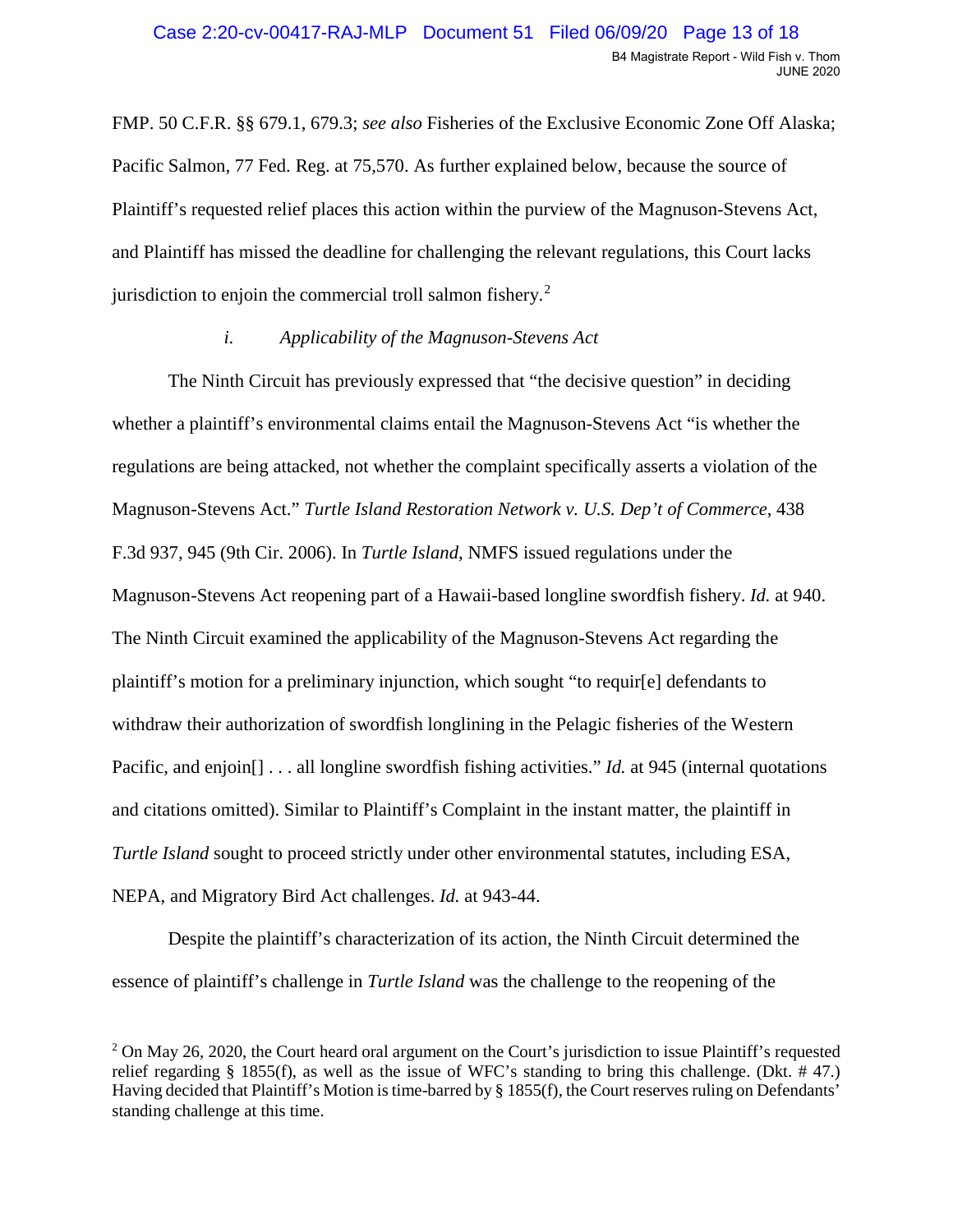imposed by Congress.'" *Id.* (quoting *California Save Our Streams Council, Inc. v. Yeutter,* 887 swordfish fishery. *Turtle Island Restoration Network*, 438 F.3d at 944. The Ninth Circuit specifically noted that "[t]o allow parties to avoid [the Magnuson-Stevens Act] through manipulation of form . . . while in substance challenging [Magnuson-Stevens Act] regulations, would permit parties 'through careful pleading . . . [to] avoid the strict jurisdictional limits F.2d 908, 911 (9th Cir. 1989) (citations omitted)). Finding that the challenge to the reopening of the swordfish fishery was central to plaintiff's environmental claims, the Ninth Circuit held plaintiff's "challenge cannot credibly be viewed as anything other than an attack on the regulations" under the Magnuson-Stevens Act. *Id.* at 945; *see Am. Bird Conservancy v. F.C.C.*, 545 F.3d 1190, 1195 (9th Cir. 2008).

 although the regulations at issue were premised on a jeopardy finding in a biological opinion, the Other federal courts have previously rejected prior attempts by parties to avoid jurisdictional limitations imposed under the Magnuson-Stevens Act by seeking relief under other environmental statutes. In *Blue Water Fishermen's Ass'n v. Nat'l Marine Fisheries Serv.*, plaintiffs sought a preliminary injunction under the Magnuson-Stevens Act and ESA, challenging regulations closing portions of the Atlantic Ocean to pelagic longline fishing. 158 F.Supp.2d 118, 120-21 (D. Mass. 2001). The plaintiffs' challenge was brought in part because of a biological opinion that determined Atlantic pelagic longline fishing jeopardized the continued existence of loggerhead and leatherback sea turtles under the ESA, which inspired NMFS's promulgation of the regulations closing the fishery. *Id.* at 121-22. The district court noted that regulations were issued pursuant to NMFS's authority under the Magnuson-Stevens Act, and not the ESA. *Id.* at 122. The district court determined that plaintiffs' attempt to bring its claim solely under the ESA was clearly an attempt to evade the jurisdictional limitations imposed by the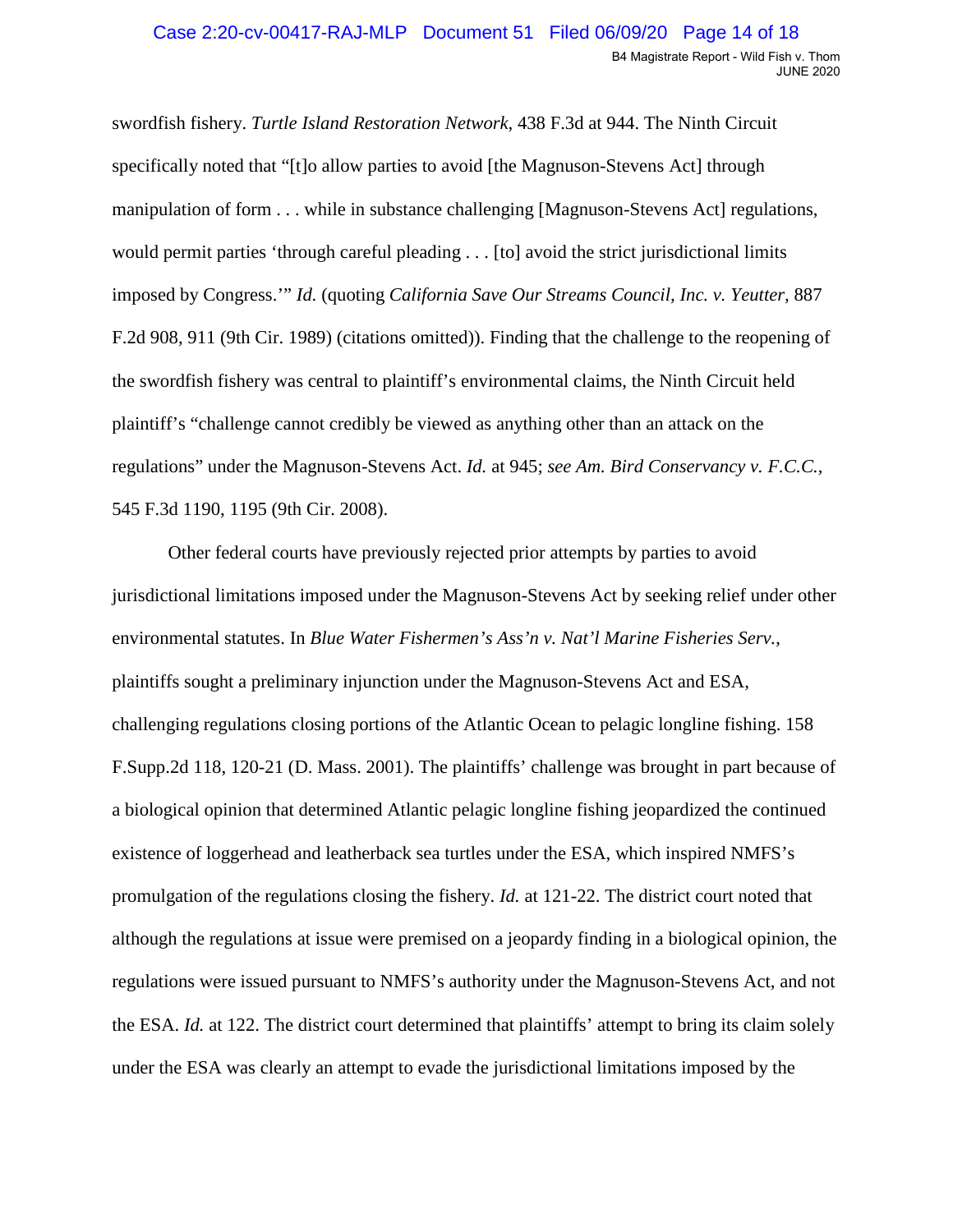Magnuson-Stevens Act and held plaintiff's "couching the action in different statutory language" was "not a hook which [could] remove the prohibitions of the [Magnuson-Stevens Act]." *Id.*  (citation omitted); *see Sea Hawk Seafoods v. Locke*, 568 F.3d 757, 765 (9th Cir. 2009) (finding Magnuson-Stevens Act, rather than the APA, was applicable to fish processors' action challenging Magnuson-Stevens Act regulations promulgated to implement amendments to FMPs and that Magnuson-Stevens Act's jurisdictional requirements could not be avoided through artful pleading).

In this case, the essence of Plaintiff's request in its Motion—the closure of the commercial troll salmon fisheries in the federal waters off the coast of Southeast Alaska—places this matter squarely within the province of the Magnuson-Stevens Act. The Southeast Alaska commercial troll salmon fishery's authorization is granted by the regulations promulgated under the Magnuson-Stevens Act. 50 C.F.R. §§ 679.1, 679.3; *see also* Fisheries of the Exclusive Economic Zone Off Alaska; Pacific Salmon, 77 Fed. Reg. at 75,570. Plaintiff attempts to render its injunction request as a challenge exclusively related to its ESA and NEPA claims. (Compl. at ¶¶ 13, 116-120; Mot. at 19, 28; Reply at 8.). However, an action seeking to enjoin the authorization of a federal fishery, the regulations promulgated under the Magnuson-Stevens Act, cannot be couched solely as an ESA or NEPA challenge to avoid the Magnuson-Stevens Act. Though Plaintiff endeavors to characterize its action differently, Plaintiff's challenge necessarily entails the Magnuson-Stevens Act because an injunction in this matter would require the closure of a federal fishery. *See Turtle Island Restoration Network*, 438 F.3d at 945; s*ee also Blue Water Fishermen's Ass'n*, 158 F.Supp.2d at 121-22; *Sea Hawk Seafoods*, 568 F.3d at 765. Consequently, Plaintiff's Motion clearly serves as an attack on the regulations authorizing the

delegation of authority for the commercial troll salmon fishery to the State of Alaska under the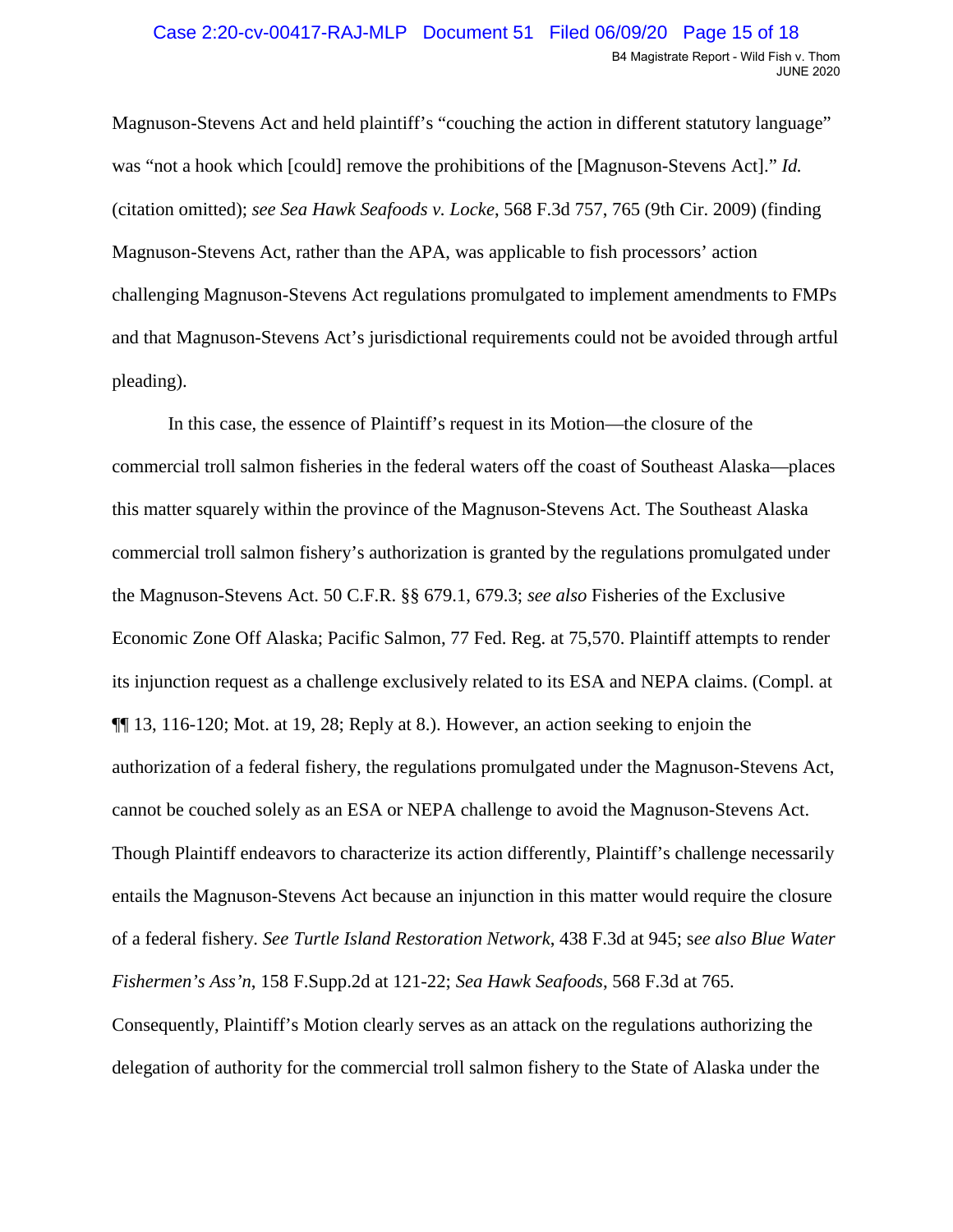requested relief in this action.<sup>3</sup> Magnuson-Stevens Act, and therefore, the Magnuson-Stevens Act is applicable to Plaintiff's

## *ii. Section 1855(f)'s 30-Day Limitations Period*

 Next, the Court must look to whether Plaintiff has timely brought a challenge under § 1855(f). In *Turtle Island*, the Ninth Circuit articulated the congressional directive regarding § 1855(f)'s limitations period is "clear and uncomplicated": a party seeking judicial review of "'[r]egulations promulgated by the Secretary under the [Magnuson-Stevens Act]' must do so within thirty days of their promulgation." *Turtle Island*, 438 F.3d at 943-44 (*citing Northwest Env'tl. Def. Ctr. v. Brennen,* 958 F.2d 930, 934 (9th Cir. 1992) (holding that regulations are "promulgated" within the meaning of §1855(f) when published in the Federal Register)); *see Norbird Fisheries v. Nat'l Marine Fisheries Serv.*, 112 F.3d 414, 416 (9th Cir. 1997) (holding that 16 U.S.C. § 1855(f)(1) "deprives the district court of jurisdiction to hear an attack on the regulations if review is not sought within 30 days of their promulgation.").

 long as it was done within 30-days of the action. *Oregon Trollers Ass'n v. Gutierrez,* 452 F.3d was "action" under Magnuson-Stevens Act and triggered 30-day limitations period); *Gulf*  Additionally, other federal courts addressing the timeliness of challenges brought under the Magnuson-Stevens Act have determined that an action published in the Federal Register, or an action commenced under a regulation regarding the Magnuson-Stevens Act, is reviewable so 1104, 1112 (9th Cir. 2006) (finding publication of management measures in Federal Register

<span id="page-15-0"></span> $3$  Given the applicability of the Magnuson-Stevens Act to Plaintiff's requested relief, Plaintiff could have sought a consistency review through the Salmon FMP. (Resp., Ex. B at 510-14.) Chapter 9 of the Salmon FMP allows for any member of the public to petition NMFS to review fishing management measures implemented by the State of Alaska. (*Id.* at 511 ("Any member of the public may petition NMFS to conduct that person believes the management measure is inconsistent with the provisions of the FMP, the a consistency review of any state management measure that applies to salmon fishing in the East Area if Magnuson-Stevens Act, or other applicable federal law.").)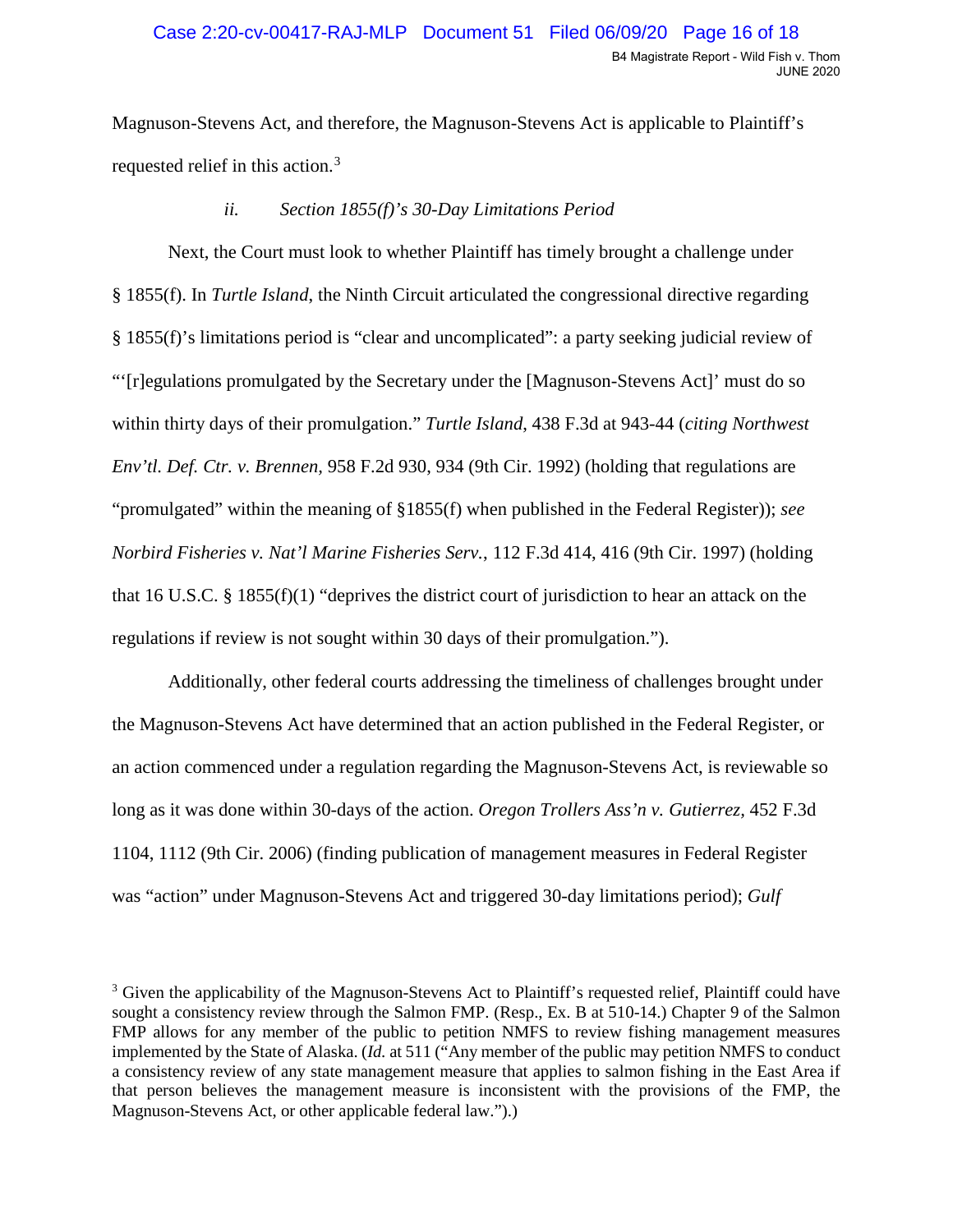*Fishermen's Ass'n v. Gutierrez*, 529 F.3d 1321, 1324 (11th Cir. 2008) (finding notice by Secretary of Commerce delaying effective date for requirement that vessels with federal commercial permits to harvest and sell reef fish in Gulf of Mexico be equipped with approved monitoring system was an "action" within meaning of Magnuson-Stevens Act). Thus, the Magnuson-Stevens Act provides a strict 30-day limitation on judicial review to NMFS's promulgation of regulations or NMFS's actions taken under regulations that implement a FMP. *See* 16 U.S.C. § 1855(f).

 affirmed delegating management authority of the commercial troll salmon fishery to the State of Alaska was published on December 21, 2012. 50 C.F.R. § 679.3(f); *see also* Fisheries of the 2019. (*See* Resp., Ex. A.) Regardless of whether Plaintiff sought to challenge the regulations adjudicating Plaintiff's challenge.[4](#page-16-0) *See Turtle Island Restoration Network*, 438 F.3d at 943-44. Given that Plaintiff's requested relief is circumscribed by the Magnuson-Stevens Act and § 1855(f)'s 30-day limitations period to bring a challenge, Plaintiff's challenge is time-barred, and the Court therefore lacks jurisdiction to issue relief. Here, the most recent regulations that Exclusive Economic Zone Off Alaska; Pacific Salmon, 77 Fed. Reg. at 75,570. Even if the Court were to construe the issuance of the 2019 BiOp as new action under the regulations, Plaintiff was required to have brought its challenge within 30 days of the 2019 BiOp's issuance on April 5, promulgated under the Magnuson-Stevens Act in 2012, or the issuance of the biological opinion in April 2019, the Magnuson-Stevens Act's 30-day limitations period precludes this Court from

<span id="page-16-0"></span> promulgated under the [Magnuson-Stevens Act]." *Turtle Island Restoration Network*, 438 F.3d at 948. Though the Court lacks jurisdiction to issue Plaintiff's requested relief under the Magnuson-Stevens Act, 2019 BiOp violated the ESA and NEPA in this action. *See id.* at 949. 4 Section 1855(f) applies "only to a very specific class of claims—those that clearly challenge regulations the Magnuson-Stevens Act does not itself bar Plaintiff from continuing to seek relief for its claims that the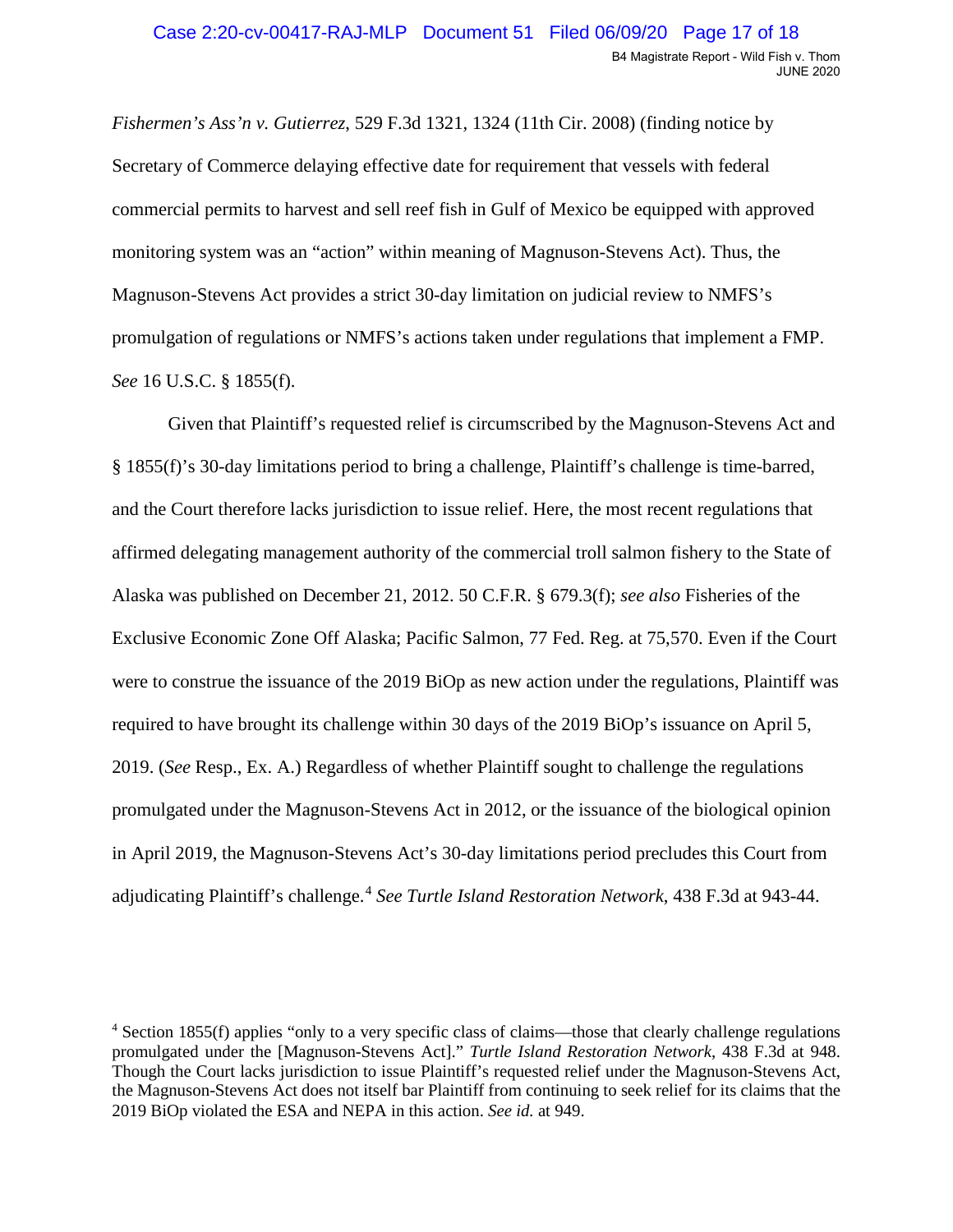Accordingly, because Plaintiff's Motion serves as a clear attack on the regulations under the Magnuson-Stevens Act authorizing the delegation of authority for the commercial troll salmon fishery in Southeast Alaska to the State of Alaska, the Magnuson-Stevens Act applies, and Plaintiff's Motion is barred pursuant to § 1855(f) because it was filed beyond the 30-day limitations period.

### **IV. CONCLUSION**

The Court recommends Plaintiff's motion for a preliminary injunction (dkt. # 14) be DENIED. A proposed order accompanies this Report and Recommendation.

 Recommendation is signed. Failure to file objections within the specified time may affect your Objections to this Report and Recommendation, if any, should be filed with the Clerk and served upon all parties to this suit within **fourteen (14) days** of the date on which this Report and right to appeal. Objections should be noted for consideration on the District Judge's motions calendar for the third Friday after they are filed. Responses to objections may be filed within **fourteen (14) days** after service of objections. If no timely objections are filed, the matter will be ready for consideration by the District Judge on June 26, 2020.

 The Clerk is directed to send copies of this Report and Recommendation to the parties and to the Honorable Richard A. Jones.

Dated this 9th day of June, 2020.

 $\mathbb{R}^2$ Mappehson

MICHELLE L. PETERSON United States Magistrate Judge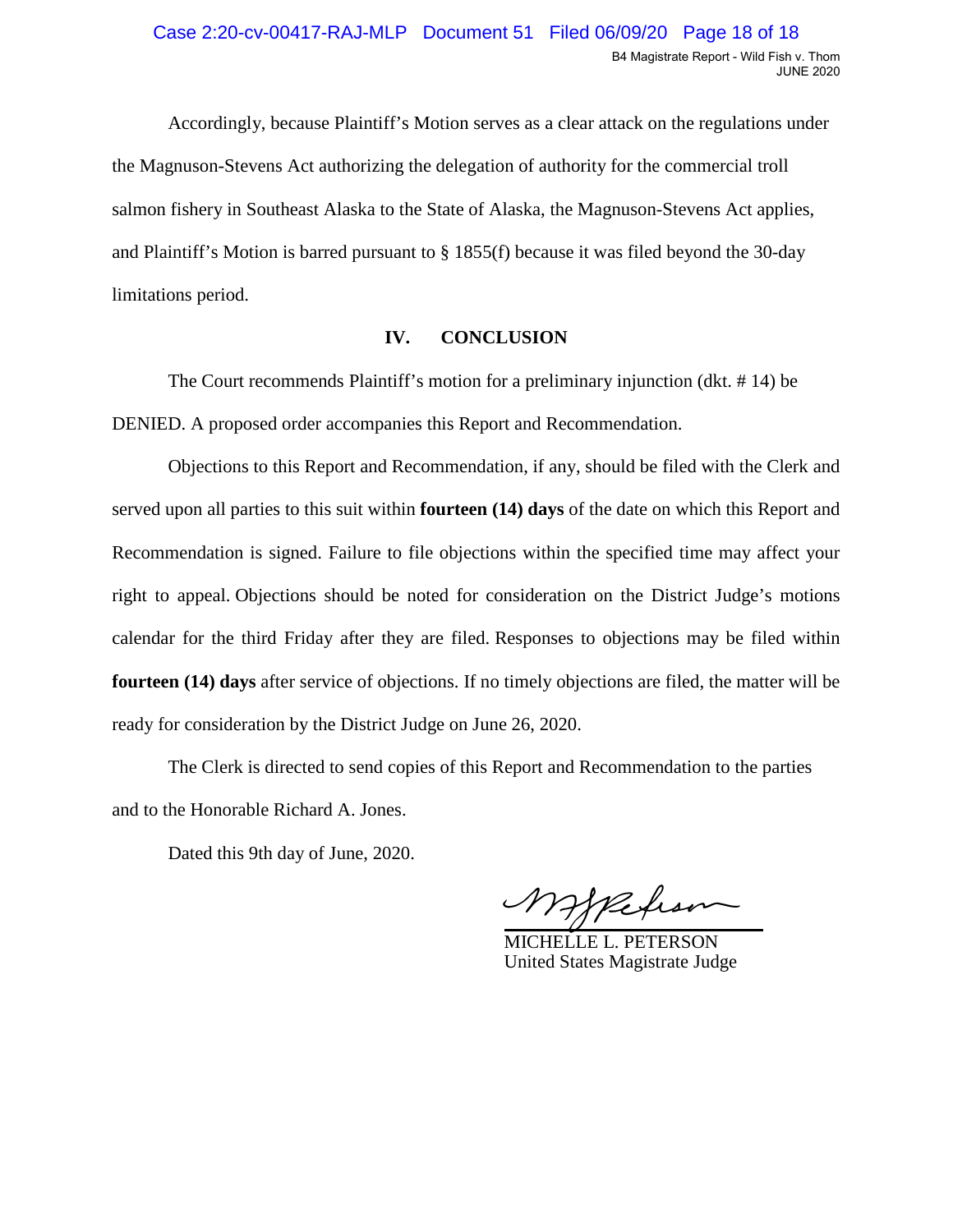# UNITED STATES DISTRICT COURT WESTERN DISTRICT OF WASHINGTON AT SEATTLE

WILD FISH CONSERVANCY,

BARRY THOM, et al.,

Defendants,

and

ALASKA TROLLERS ASSOCIATION,

Defendant-Intervenor.

Plaintiff, Case No. C20-417-RAJ-MLP

v. Branch Company of the Company of the Company of the Company of the Company of the Company of the Company of the Company of the Company of the Company of the Company of the Company of the Company of the Company of the Co

The Court, having reviewed the Report and Recommendation of the Honorable Michelle

L. Peterson, United States Magistrate Judge, any objections thereto, and the remaining record,

hereby finds and ORDERS as follows:

- (1) The Report and Recommendation is approved and adopted;
- (2) Plaintiff's Motion for Preliminary Injunction is DENIED; and
- (3) The Clerk is directed to send copies of this Order to the parties.